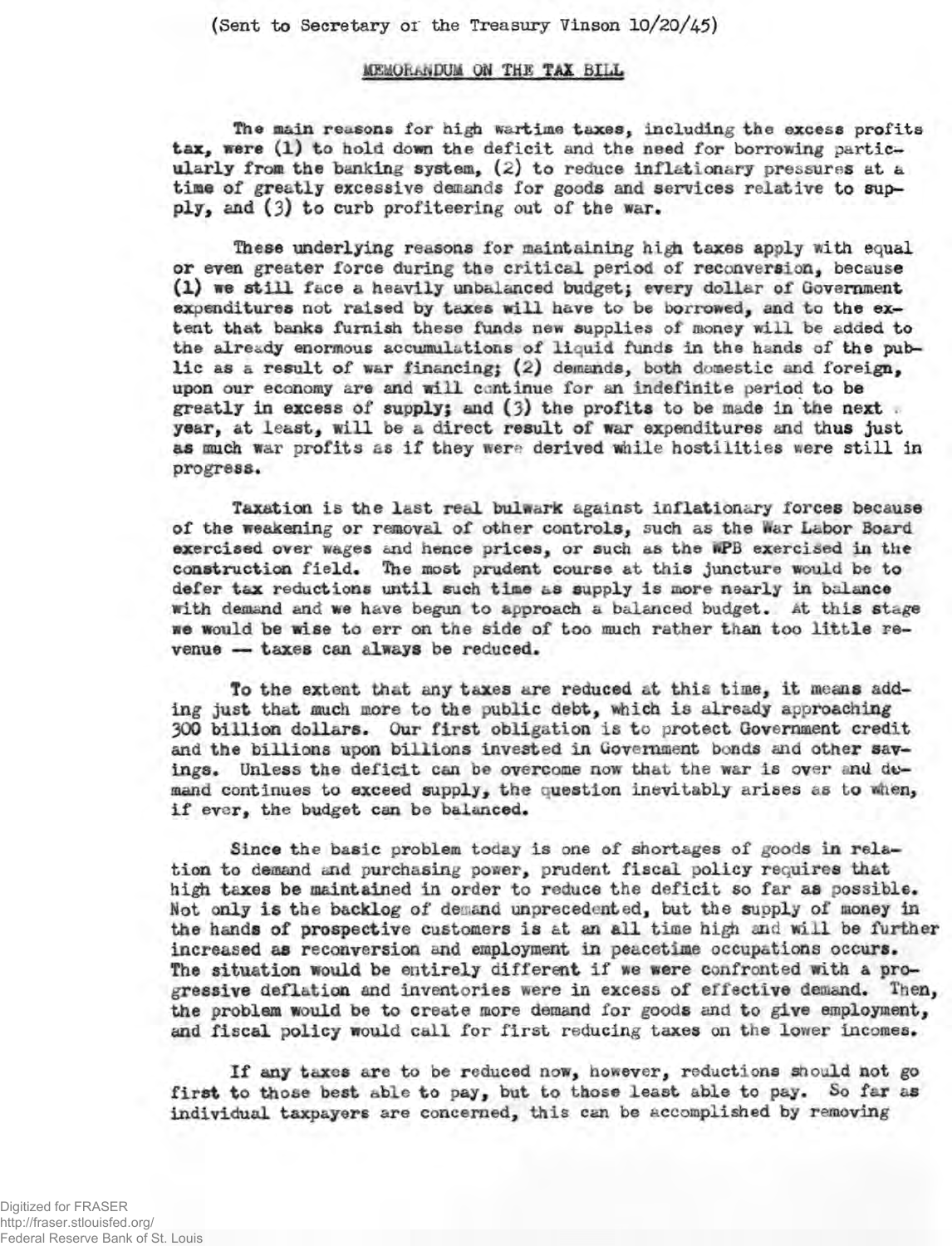**the 3 per cent normal tax on individual incomes, as proposed by the Treasury. It is estimated that this entails a loss of revenue of about 2 billion dollars. This will remove from the tax rolls about 12 million taxpayers** in the lower income groups. While it will benefit primarily the lowest **groups, it will apply to all income taxpayers.**

**Similarly, if corporate taxation is also to be reduced, the benefits should go primarily to concerns which are not the oiost profitable, and this,** in turn, would be accomplished by reducing surtax rates under the corpora**tion income tax by, say, 4 points, as proposed in Section 121 of the House bill. The benefits would, likewise, go to all corporations but would be of** the most help to the smaller ones. Such a reduction, it is estimated, would **mean a loss of revenue of about** 400 **million dollars.**

**These two reductions, of primary benefit to the smaller individual and corporate taxpayers, would amount to approximately 2.4 billion dollars.**

**Any further reductions would benefit primarily those best able to pay. This is particularly true with respect to repeal of the excess profits tax. By and large, business and industry which is in the excess profits tax has never been so well off, never had such vast accumulations of cash or its equivalent, never had bigger earnings after taxes, and never had such glowing prospects of profits as are to be made in filling the unprecedented backlog of demands from domestic as well as foreign sources.**

**It is highly significant that expectations of outright repeal of the excess profits tax are having four adverse effects: (l) It is doing much to boom the stock market, drawing into this vortex of speculation funds that the Government ought to be getting. (2) whetting the appetite of labor for bigger demands, reinforced by strikes. (3) Inducing corporations in the excess profits group to avoid any further sales in the last quarter of this year, because, obviously, profits after January 1 would go untaxed so far as the excess profits tax is concerned if Congress repeals it as of that date. (4) Inviting inventory speculation in anticipation of profits resulting from rising prices together with lower taxes.**

**Some moderate reduction in the excess profits tax may be justified in order to discourage wasteful expenditures, but the tax should be retained at a rate of 70 per cent, certainly not less than 60 per cent, during the coming year. This will bring in urgently needed revenue from those corporations best able to pay and will be a damper on speculation as well as a curb on war profits. It will help to demonstrate to the public that the Government means to hold the line and protect the purchasing power of the dollar.**

**The argument that business needs a special tax incentive to produce and to employ people at this time is inconsistent with the basic economic facts. The war demonstrated that if business has orders it will go ahead producing and furnishing employment notwithstanding hi^i taxes. Business has never had such a peacetime prospect for orders as it has today because**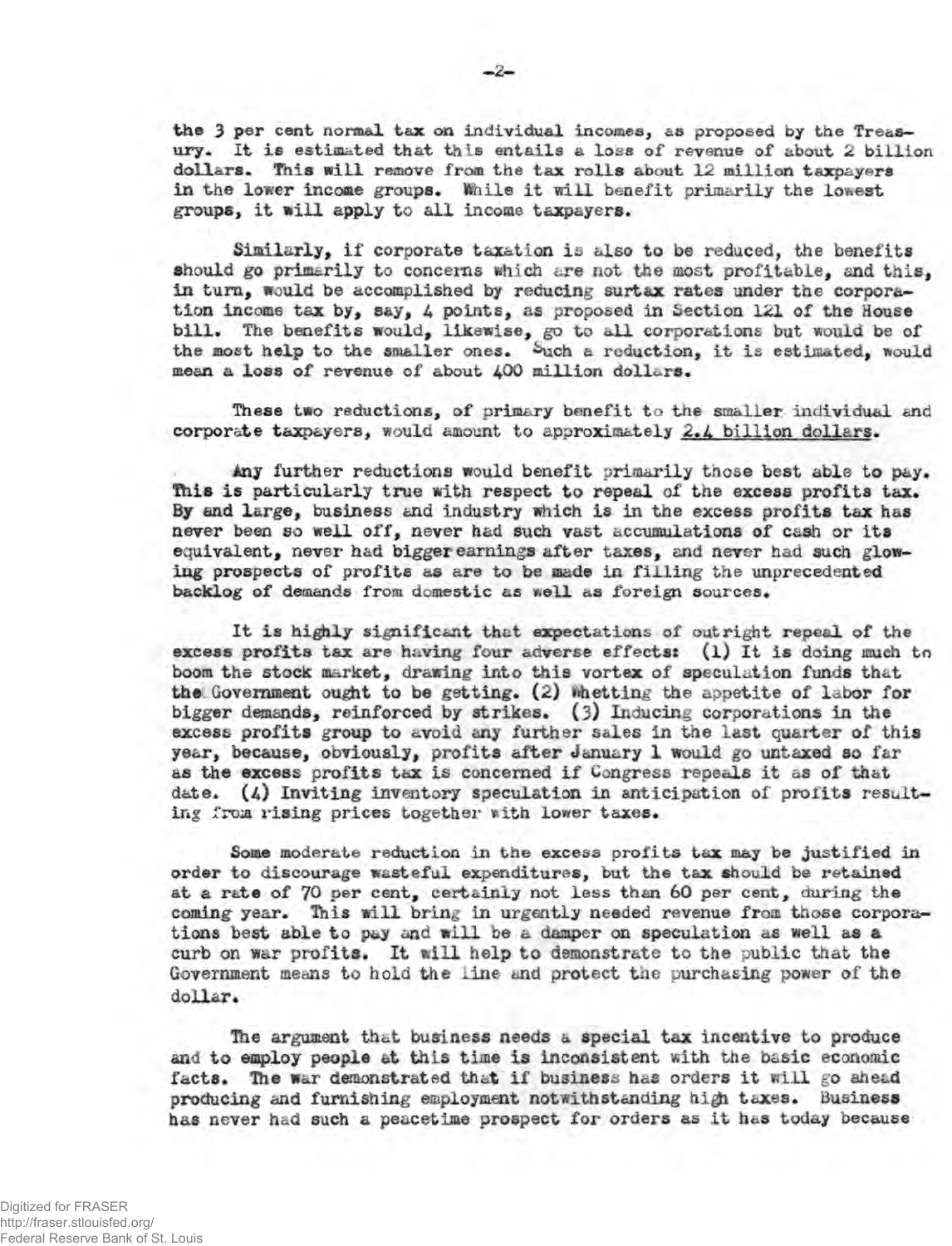**demands — - foreign and domestic — are so large and so far in excess of** supply. With such intense demand and the sharp competition for markets, **production would go ahead if there were no reduction in the excess profits tax. It cannot logically be held that removal of this tax will give needed** incentive to existing business. As for new business enterprise, its main problem is to obtain material and labor in order to get underway in compe**tition with established industry.**

**Mot unless it were to be carried over as a permanent part of the tax structure and at high rates, could the excess profits tax be considered a deterrent to new and small enterprises because it usually takes years at best for them to make earnings that would be subject to such a tax. Moreover, the Tax Adjustment Act of 1945 provides for an exemption of** *\$25,000* **under the excess profits tax. This is a decided boon to the smaller concern, though it means little to the large and most profitable ones. Instead of benefiting from repeal of the excess profits tax now, the smaller corpora**tions would lose the advantage of the exemption. And to repeal the excess **profits tax and leave the normal corporation tax as it is would work still further to the advantage of the larger and to the disadvantage of the smaller concerns, generally speaking.**

**The argument is frequently made that repeal of the excess profits tax will make no great difference in revenue collections because corporations will pay in dividends to stockholders what would otherwise be taxed from the corporation in excess profits. This would only be true, however, if dividend recipients were taxable at the same rate and If there were a sufficiently effective tax on undistributed earnings to induce corporations to pay them out in dividends instead, of retaining them and thus adding to the value of their corporate securities. Average rates under the individual income tax are much lower and there is no specific tax on undistributed earnings. The result of retaining them is to enhance the value of securities and to add to speculative trading in them. Most gains from such transactions, under present capital gains taxation, are subject only to a max**imum rate of 25 per cent.

**The contention that repeal will help to provide employment and prevent deflation is equally untenable in the light of the foregoing factors. Hie unemployment we are witnessing is transitional, not chronic. It is not spreading into a cumulative deflation such as we witnessed after 19^9 > and cannot take such a course so long as purchasing power and demand are** so great. Under democratic government, labor cannot be ordered around but **is drawn by economic pressure from places where jobs no longer exist in war production to places where jobs will exist in peace production. To characterize the immediate economic outlook; as predominantly deflationary is** superficial. In order to assure a rapid and permanent reemployment of **service men and war workers, the first need is to prevent inflationary developments that would lead in the end to an ultimate breakdown and** deflation.

**tfot only on economic grounds, but as a matter of equity, repeal of the excess profits tax is inconsistent with the facts, for it would benefit,**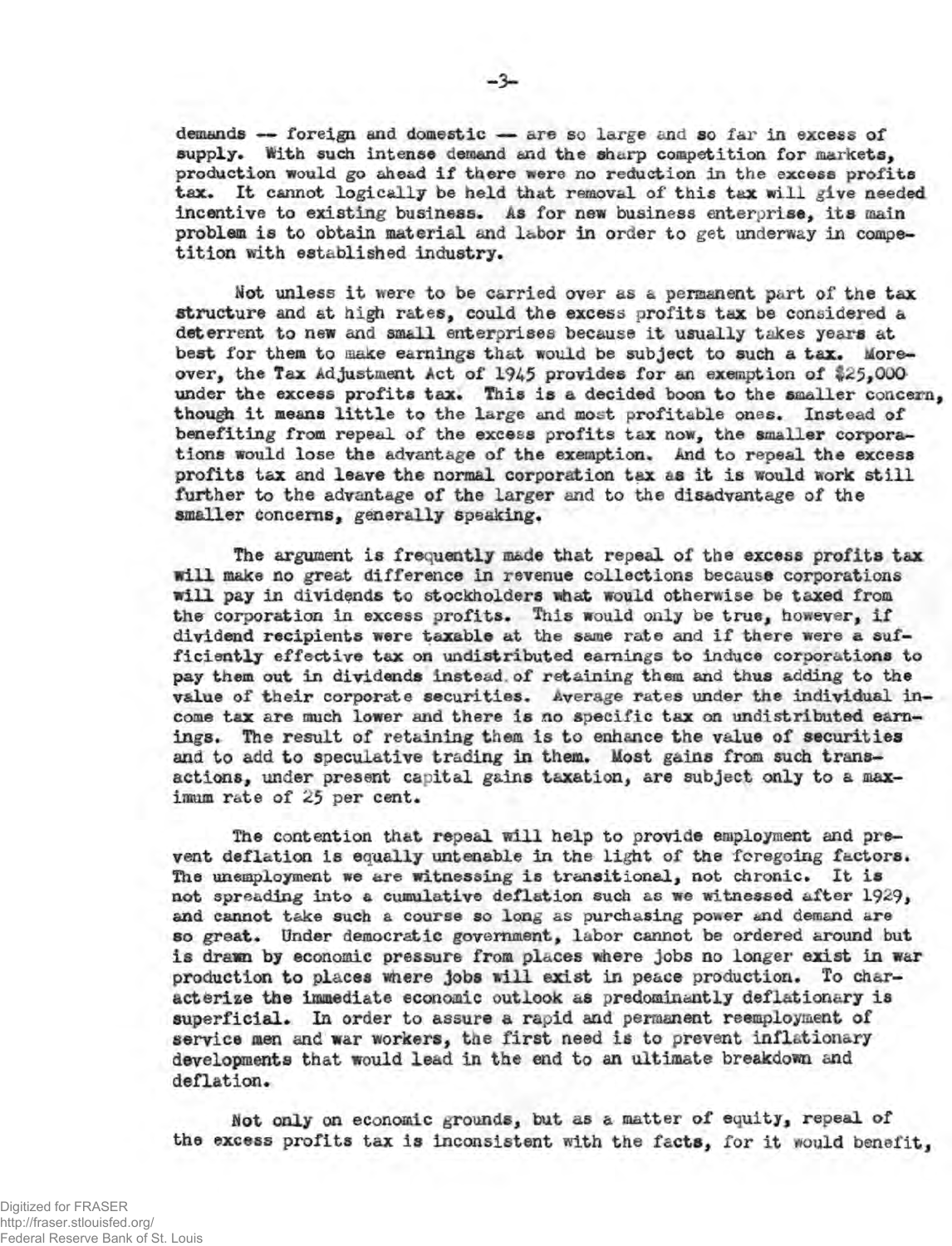generally speaking, the industrial giants, not small business. During the **war years, profits of taxable corporations averaged about 25 billion dollars before taxes as compared with 7 billions from 1938 to 1940. Even after taxes, these profits averaged about 10 billions during the war years as against 6 billions in the prewar years.**

**Miile the excess profits have been received by corporations of all sizes, nevertheless, preliminary tabulations for 1943 show that less than 10 per cent of excess profits taxes for that year came from corporations with taxable excess profits of less than \$100,000, while over** 70 **per cent came from corporations with profits in excess of #1,000,000. Also, the tabulation shows that income subject to excess profits tax has been a sub» stantially higher percentage of total income for large than for small corporations. Thus, this ratio amounted to 30 per cent for corporations with taxable excess profits under \$25,000; 53 per cent for corporations with profits between \$25,000 said \$50,000; and approximately 70 per cent for corporations with profits in excess of %500,000.**

**Wot only have corporate profits been higher during the war than ever before, notwithstanding increased rates and the excess profits tax, but business in general has never before accumulated such vast amounts of liquid assests. According to estimates as of the end of 1944» corporation holdings hoidinge of Government securities, bank deposits and currency amounted to nearly** 50 **billion dollars, or almost four times the amount of** the same items at the end of 1939. In the face of this financial position, **it cannot be said that business as a whole needs tax relief.**

**To take off the excess profits tax now means not only that corporations least in need of tax relief or incentive will benefit by some 2-1/^ billions — half of what the Treasury sanctions in tax reduction at this time — while the repeal would be of no benefit to the great bulk of small or new enterprise, but the position of the larger companies will be still further improved by prospective refunds and benefits under tne Tax adjustment Act of 1945» which are estimated to reach a total of over 4 billion dollars in the coming year. \*/**

**For many of the same reasons, the wartime excise taxes should be among the last, not among the first levies to be removed. These, broadly, are taxes on luxuries. To repeal them after July, as proposed in the House bill, would mean a loss in revenue estimated at about 550 million dollars. They should be retained until inflationary dangers are past and the budget in balance.**

Digitized for FRASER http://fraser.stlouisfed.org/ Federal Reserve Bank of St. Louis

*y* **This 4 billion dollars is estimated to includes 1.1 billion dollars from the cashing in of postwar refund bonds; 1.2 billion dollars from the carryback of unused amortization charges for plant and equipment purchased under Certificates of Necessity; 1.2 billion dollars from the carryback of anticipated (1946) losses and unused excess profits credits, applied against** 1945 **liabilities payable in 1946; 700 million dollars from the current application of the postwar credit against 1945 liabilities payable in 1946. Due to the many uncertainties involved these estimates, with the exception of the first figure, are necessarily uncertain. However, the estimates are on the conservative side.**